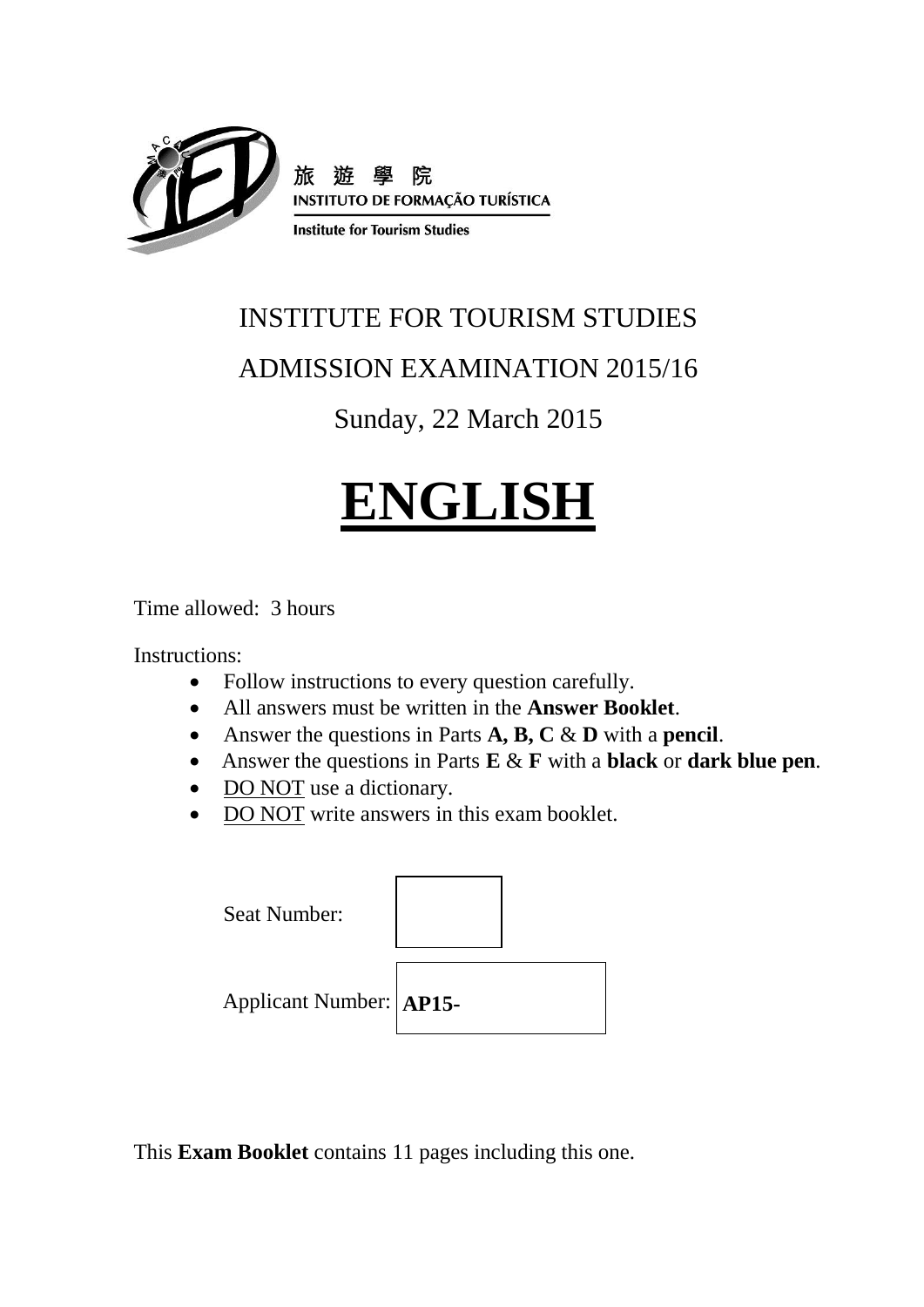### *Part A: Multiple Choice (25 marks)*

Choose the best answer to complete the following blanks. Put your answers in the **Answer Booklet** provided*.*

- 1.  $1 \_1$  you tell me the time, please?
	- *a.* Can
	- *b.* Must
	- *c.* Need
	- *d.* Should
- 2. As we 2 to the factory owner, the machines were humming in the background.
	- *a.* spoken
	- *b.* have spoke
	- *c.* are speaking
	- *d.* were speaking
- 3. Many people \_\_3\_\_ work here actually live in neighbouring towns.
	- *a.* whose
	- *b.* whom
	- *c.* when
	- *d.* who
- 4. The fast train from Paris to London only 4 two hours and fifteen minutes.
	- *a.* spends
	- *b.* takes
	- *c.* goes
	- *d.* gets
- most restaurants, so don't complain \_\_5\_\_ it.
	- *a.* of
	- *b.* at
	- *c.* over
	- *d.* about
- 6. Technology offers advantages to modern life. \_\_6\_\_, it also has its disadvantages.
	- *a.* Because
	- *b.* However
	- *c.* Therefore
	-
	- *d.* As a result
- 7. The pencil is not sharp; I \_\_7\_ work unless I have a sharper one.
	- *a.* can
	- *b.* will
	- *c.* can't
	- *d.* should
- 8. We need to wait \_\_8\_\_ the train to get here.
	- *a.* before
	- *b.* at
	- *c.* for
	- *d.* until
- 9. This is your home, the place 9 you keep your most treasured possessions.
	- *a.* which
	- *b.* where
	- *c.* of which
	- *d.* wherever
- 10. He \_\_10\_\_ be British. He has a British passport.
	- *a.* may
	- *b.* must
	- *c.* would
	- *d.* should
- 11. At 5 o'clock in the afternoon 11 Monday next week, there will be a singing contest at the stadium.
	- *a.* in
	- *b.* on
	- *c.* at
	- *d.* (blank)
- 5. The food at the canteen is cheaper than that in 12. I had to cancel all of my afternoon appointments 12 my boss called an emergency meeting.
	- *a.* so
	- *b.* but
	- *c.* because
	- *d.* although
	- 13. Would you 13\_ to change seats with me, so you can sit next to your friend?
		- *a.* mind
		- *b.* seem
		- *c.* think
		- *d.* like
	- 14. They've \_\_14\_\_ hope of finding any survivors.
		- *a.* been given up
		- *b.* giving up
		- *c.* given up
		- *d.* gave up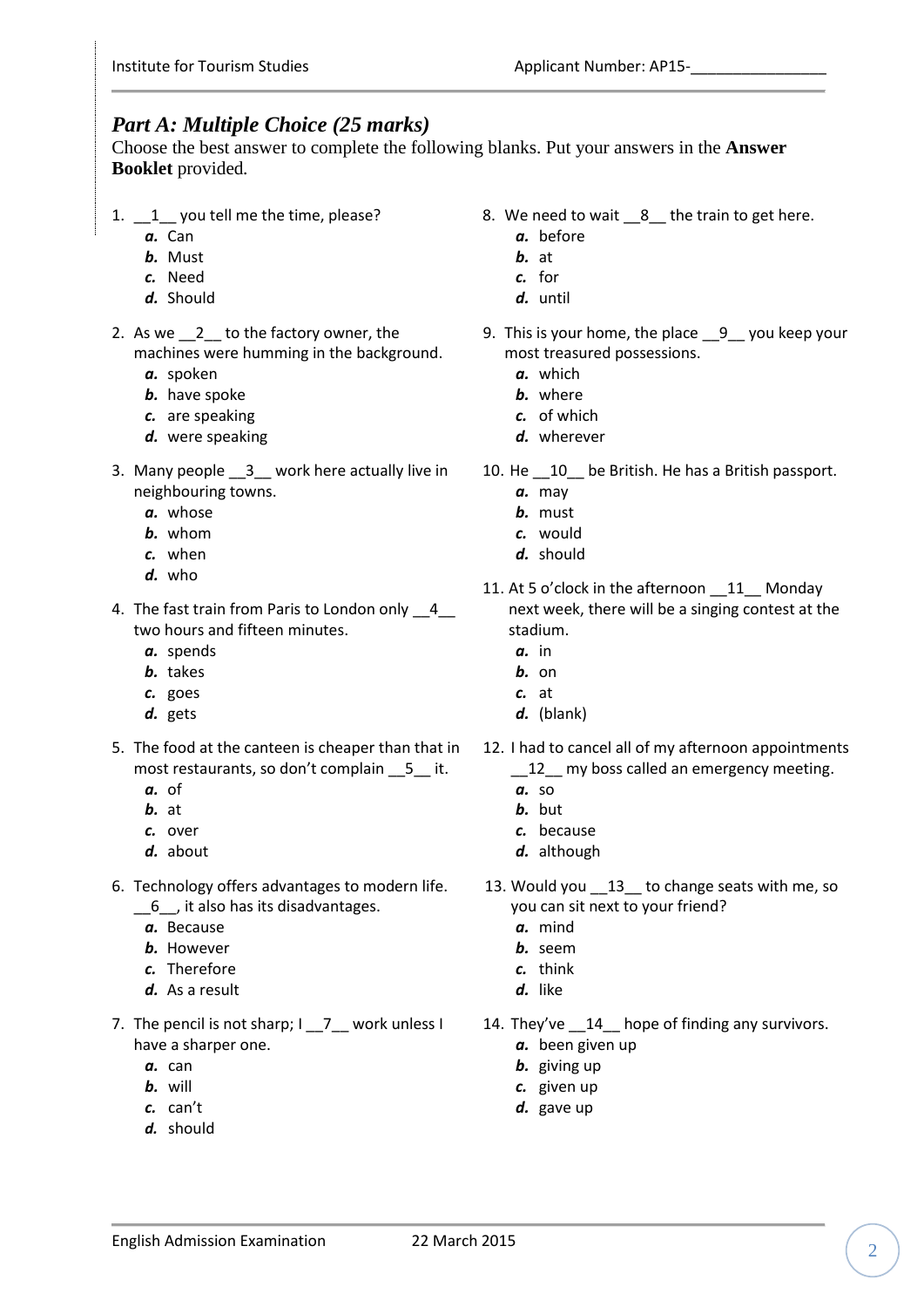15. His presentation was not related \_\_15\_\_ the theme of our event. *a.* to *b.* on *c.* for *d.* through 16. Have you \_\_16\_\_ a decision about the new job yet? *a.* said *b.* seen *c.* made *d.* spoken 17. The classmates I have this year seem 17 than those I had last year. *a.* more nice *b.* most nice *c.* nicest *d.* nicer 18. \_\_18\_\_, I would apply for this job. *a.* If I am you *b.* If I were you *c.* If I may be you *d.* If I would be you 19. My boss, 19 I have worked for over 30 years, has decided to retire. *a.* for whom *b.* for which *c.* which *d.* who 20. Michael Jackson was extremely successful \_20\_ changing Chinese people's attitude toward western pop music. *a.* in *b.* to *c.* on *d.* about 21. A large \_\_21\_\_ of fish died last year because of water pollution caused by an oil spill. *a.* sea *b.* figure *c.* number *d.* abundance 22. I asked Mr. West \_\_22\_\_ deal with the problem. *a.* how he was going to *b.* how was he going to *c.* how is he going to *d.* how he does 23. This project focuses \_\_23\_\_ the use of English in casinos in Macao. *a.* in *b.* at *c.* on *d.* from 24. Tim and Jenny 24\_ the best pair on the team. It's a pity that they no longer dance. *a.* used to have been *b.* got used to be *c.* used to being *d.* used to be 25. 25 to a concert alone is boring for Mrs. Umbridge. *a.* Attending *b.* Attend *c.* Going *d.* Go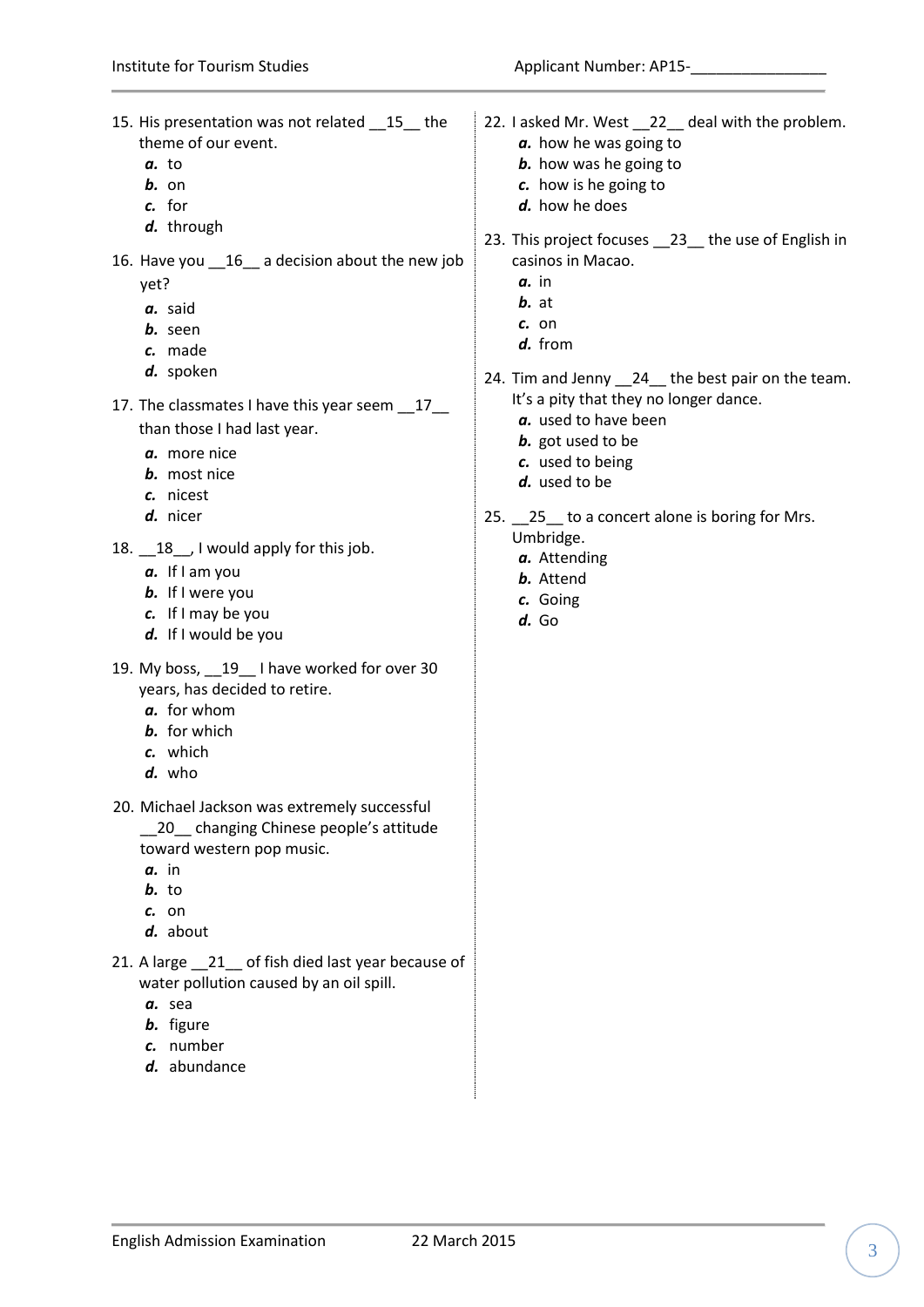### *Part B: Spotting errors (10 marks)*

Carefully read each sentence and inspect the four underlined words or phrases; one of them is grammatically incorrect. Spot the error in each sentence by choosing the letter where the error is found. Put your answers in the **Answer Booklet** provided.

|     | Example<br>I have visit many islands in the Philippines, but my favourite is the Island of Palawan.<br>a |
|-----|----------------------------------------------------------------------------------------------------------|
|     | Therefore, in the answer booklet, you should mark:<br>Answer: a<br>(b)<br>(c)<br>(d)                     |
| 1.  | The Island of Palawan, which is know as the Philippines' Last Frontier, is                               |
|     |                                                                                                          |
|     | recommended to everyone who wishes to see beautiful nature.<br>b<br>c                                    |
| 2.  | It is a popular destination because its white sandy beaches, beautiful scenery, friendly                 |
|     | h                                                                                                        |
|     | local people, and a variety of wild animals.<br>C                                                        |
| 3.  | There are lots of things to do and see on Palawan, and the attractions are not limited                   |
|     | n                                                                                                        |
|     | for the beaches.<br>d                                                                                    |
| 4.  | The most famous of the attractions on Palawan is the underground river in the Saint                      |
|     | n<br>c                                                                                                   |
|     | Paul the mountain range.<br>d                                                                            |
| 5.  | It is the longest underground river in the world, which tourists can join boat tours                     |
|     | h                                                                                                        |
|     | through five miles of river caves and enjoy the beauty of this site.                                     |
|     | C                                                                                                        |
| 6.  | Travelers visiting the Island of Palawan needed to know that there is a long rainy<br>a                  |
|     | season when it is best to avoid visiting the area.                                                       |
|     | $\mathsf{C}$<br>d                                                                                        |
| 7.  | The only disadvantage of go to the area during the dry season is that it is<br>b<br>c<br>a               |
|     | also the hottest time of year with high levels of humidity.                                              |
|     |                                                                                                          |
| 8.  | The island is easily reached from Manila by a 1-hour flight despite of its reputation for                |
|     | being a far-away destination.                                                                            |
| 9.  | If you plan well, it might be able to arrive in Manila, change planes and get to your                    |
|     | d<br>h<br>a                                                                                              |
|     |                                                                                                          |
|     | destination on the Island of Palawan the same day.                                                       |
| 10. | You might also consider flying into Manila, spending the night there and then<br>h<br>a                  |
|     | taking a plane or a boat to Palawan the follow day.<br>с                                                 |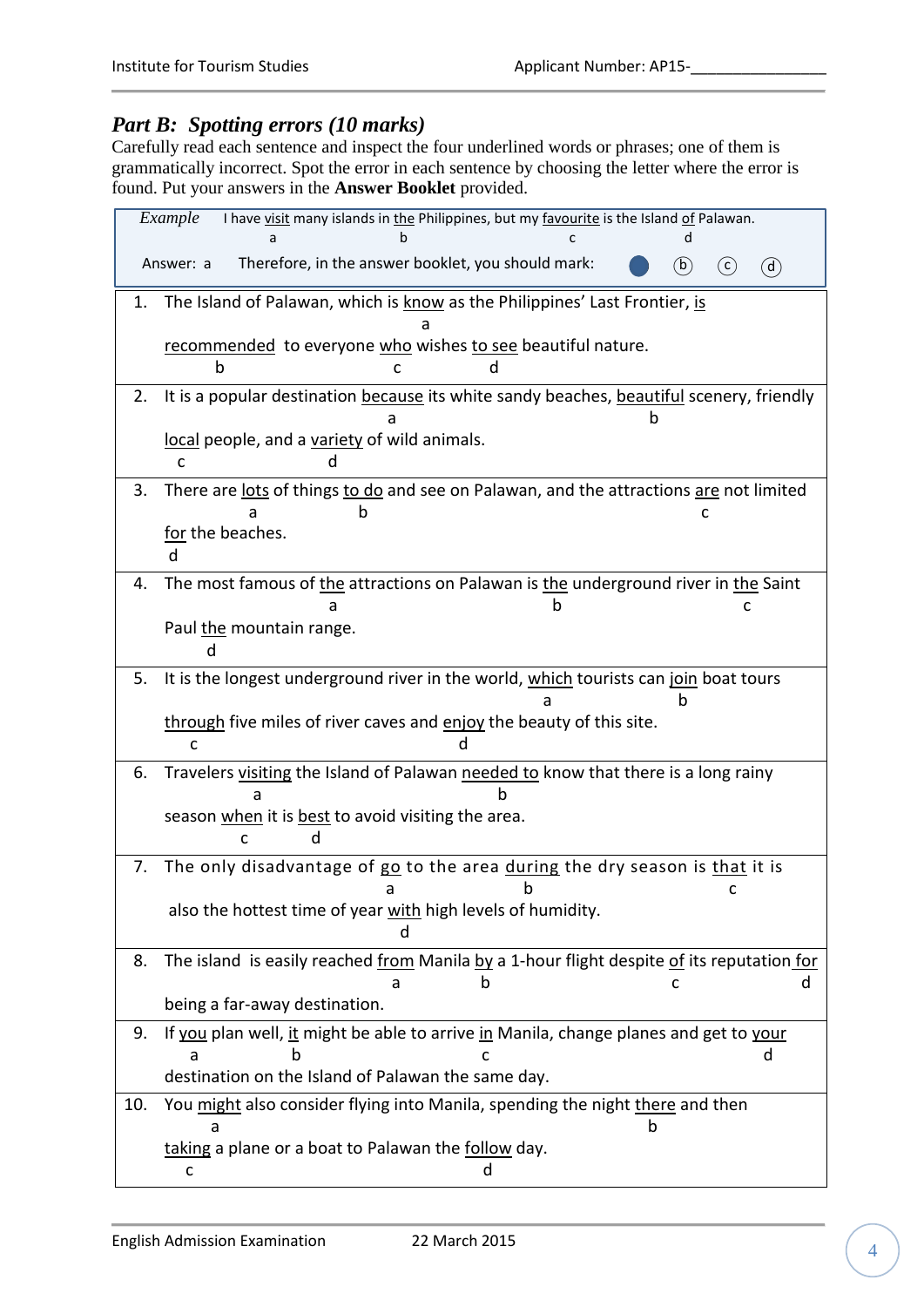### *Part C: Cloze Passage (10 marks)*

Choose the best answer from the choices listed below the reading to complete the numbered spaces in the passage. Put your answers in the **Answer Booklet** provided.

According to the *Oxford Advanced Learner's Dictionary,* "etiquette" means "the formal rules of correct or polite behavior in society". It is important \_1\_ be familiar with the basic rules of etiquette that are expected in all cultures.

One of the fundamental rules of etiquette 2 common courtesy. Whether discussing personal or business relationships at home or abroad, it is expected that common courtesy is extended to and among people. This 3, but is not limited to, saying "please," "thank you," "excuse me," and other phrases that show basic politeness.

\_4\_ basic rule is holding the door for other people. \_5\_ men holding the door for women, it is expected that all people hold the door when the time is appropriate, including for \_6\_ elderly person or someone who is carrying groceries or shopping bags.

\_7\_ is one of the rules of etiquette which gets broken frequently. Of course, there are situations, such as accidents or unexpected delays, over which people have 8, but it is considered rude and socially unacceptable to arrive late, whether attending a meeting, a class or an interview.

The invention of mobile phones \_9\_ a whole set of etiquette rules about the use of mobile phones in public. All people entering any sort of public place should \_10\_ the ring tone on their phone and they should not answer a phone call while dining. In the event that an incoming or outgoing phone call is absolutely necessary, the person should politely excuse himself to another room or outside to briefly handle the matter.

Adapted from:<http://www.wisegeek.org/what-are-the-rules-of-etiquette.htm>

| 1. | а.<br>b.<br>c.<br>d. | for people to<br>that people are<br>since people can<br>when people will | 5. | а.<br>b.<br>c.<br>d. | Additionally<br>As a condition<br>In addition to<br>On condition that | 8. | а.<br>b.<br>c.<br>d. | some control<br>full control<br>the control<br>no control     |
|----|----------------------|--------------------------------------------------------------------------|----|----------------------|-----------------------------------------------------------------------|----|----------------------|---------------------------------------------------------------|
| 2. | α.<br>b.<br>c.<br>d. | have<br>is<br>should<br>will be                                          | 6. | α.<br>b.<br>c.<br>d. | X<br>an<br>the<br>some                                                | 9  | α.<br>b.<br>c.<br>d. | will be created<br>are creating<br>was created<br>has created |
| 3. | α.<br>b.<br>c.<br>d. | include<br>included<br>includes<br>including                             | 7. | а.<br>b.<br>c.<br>d. | Being on time<br>On the time<br>On time<br>Timing                     | 10 | α.<br>b.<br>c.<br>d. | turn off<br>turn up<br>turn to<br>turn in                     |

#### 4. *a.* Some other

- *b.* Each other
- *c.* Another
- *d.* Other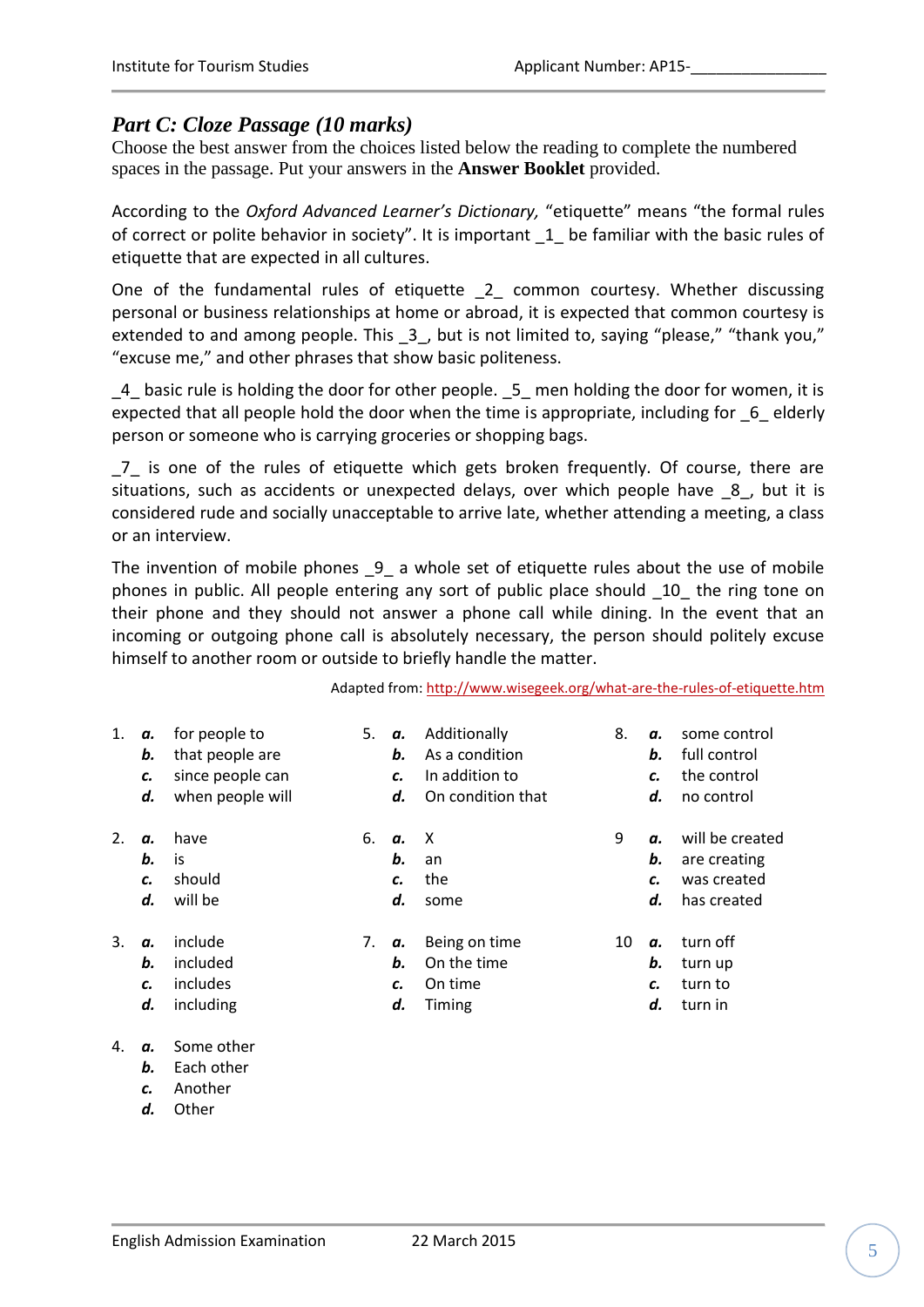### *Part D: Reading Comprehension (15 Marks)*

Read the following passages and answer the questions that follow. Put all answers in the **Answer Booklet** provided.

### *Reading 1*

#### **Find three good things each day**

People who are grateful tend to be happier, healthier and more fulfilled. **Gratitude** is known to be good for us and those around us. However, we don't usually appreciate the good situations in our lives. We have to learn the habit of being grateful. The same state of the same of the same of the same of the same of  $\left($  Para. 1)

Science is showing that gratitude is important. It makes us feel more satisfied with life and makes us more cheerful and optimistic. It has also been shown to reduce health complaints and help us cope with difficulties. Surprisingly, it also appears to increase our ability to achieve our goals. (Para. 2)

How does it work? We naturally tend to focus on what goes wrong in our daily lives and often **go over and over these things in our heads**. As a result, we quickly notice even small problems, yet we rarely spend much time thinking about the good things. Unfortunately, things that made us smile or feel good are often forgotten or perhaps not even noticed in the first place. (Para. 3)

Finding three good things each day is easy to do, and its benefits have been scientifically proven. In tests, people who tried it each night for just one week were happier and less depressed one month, three months and six months later. (Para. 4)

By spending time each day focusing on some of the **good things** that happen to us, we start to notice what goes right in our lives. Even on a bad day, there are some good things. Every night think back over your day and write down three good things that happened. Think about why you feel good about each one. After a week, look back at what you wrote. After doing this for a few weeks, **it** may become a habit. You may also find that you appreciate the good things more as they happen. (Para. 5)

Adapted from: *<http://www.actionforhappiness.org/take-action/find-three-good-things-each-day>*

#### Questions:

- 1. "Gratitude" (Para. 1)probably means:
	- *a.* Being thankful
	- *b.* Being happy
	- *c.* Being healthy
	- *d.* Being optimistic
- 2. Why does the author of this article think we need to learn the habit of being grateful?
	- *a.* To notice small problems quickly
	- *b.* To feel happier
	- *c.* To help those around us
	- *d.* To feel grateful more often
- 3. According to the article, being grateful has all of the following benefits EXCEPT:
	- *a.* Improving people's health
	- *b.* Helping people deal with stress
	- *c.* Helping people find more friends
	- *d.* Making people feel happier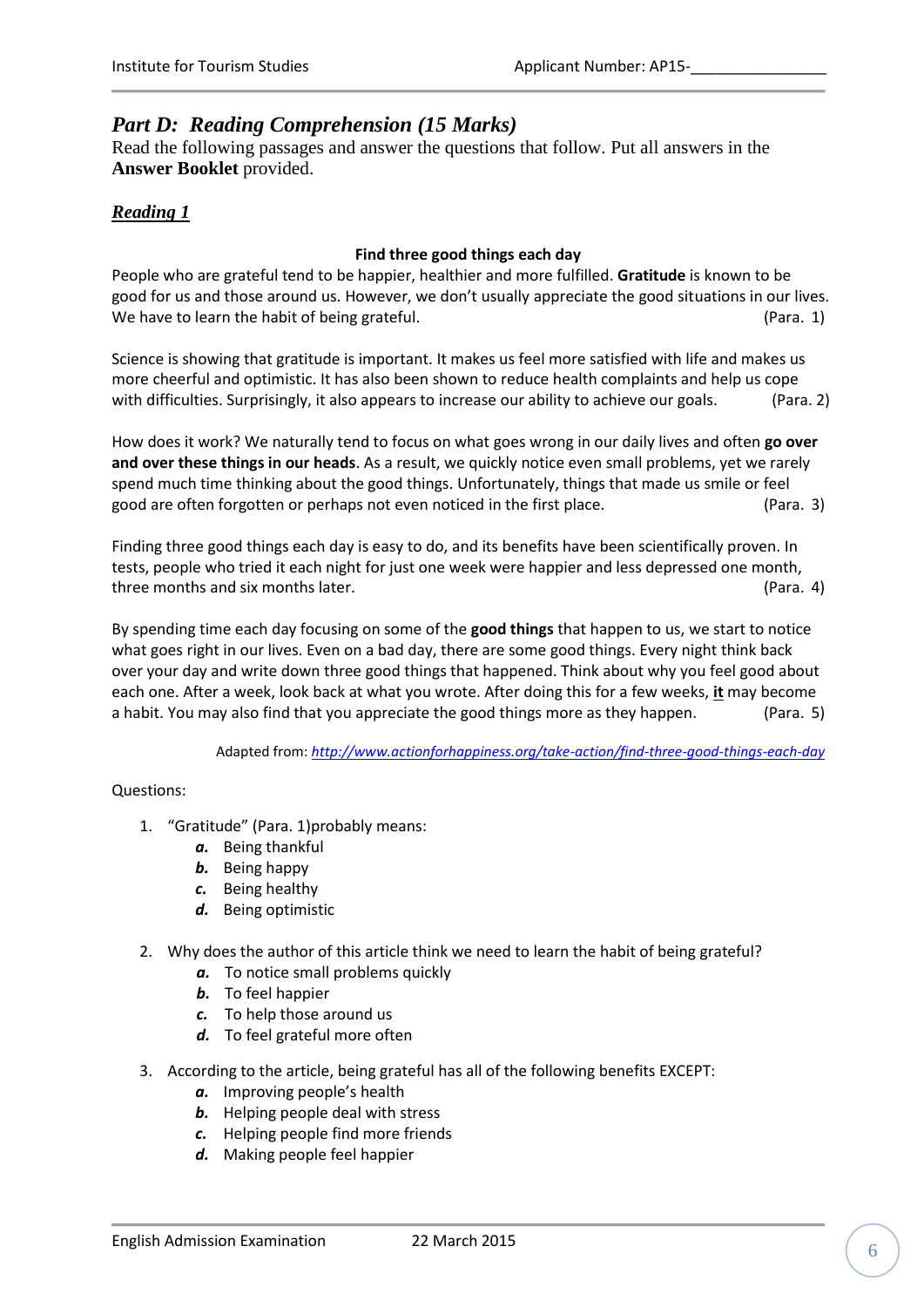- 4. The phrase "go over and over these things in our heads" (Para. 3) probably means:
	- *a.* These things are on top of our head
	- *b.* Think about these things many times
	- *c.* Try to remember these things
	- *d.* Forget these things quickly
- 5. Tests have shown that writing down 3 good things about each day for a week makes people happier…
	- *a.* for 1 week after writing them
	- *b.* as much as 6 months later
	- *c.* only the next day
	- *d.* for as long as they write down three good things every night
- 6. According to the article, "good things" might include any of the following EXCEPT:
	- *a.* Things that made you smile
	- **b.** Things that you felt good about
	- *c.* Good situations in your life
	- *d.* Things you go over in your head
- 7. What does "it" refer to in this sentence "After doing this for a few weeks, it may become a habit." (Para. 5)
	- *a.* Being grateful for good things in your life
	- *b.* Looking back at what you wrote
	- *c.* Writing down 3 good things about each day
	- *d.* Having good things happen even on bad days
- 8. The main purpose of this passage is …
	- *a.* to compare thinking about bad things and thinking about good things
	- *b.* to complain about people focusing on problems in their lives
	- *c.* to introduce an activity that can help people have a better life
	- *d.* to explain the various disadvantages of not being grateful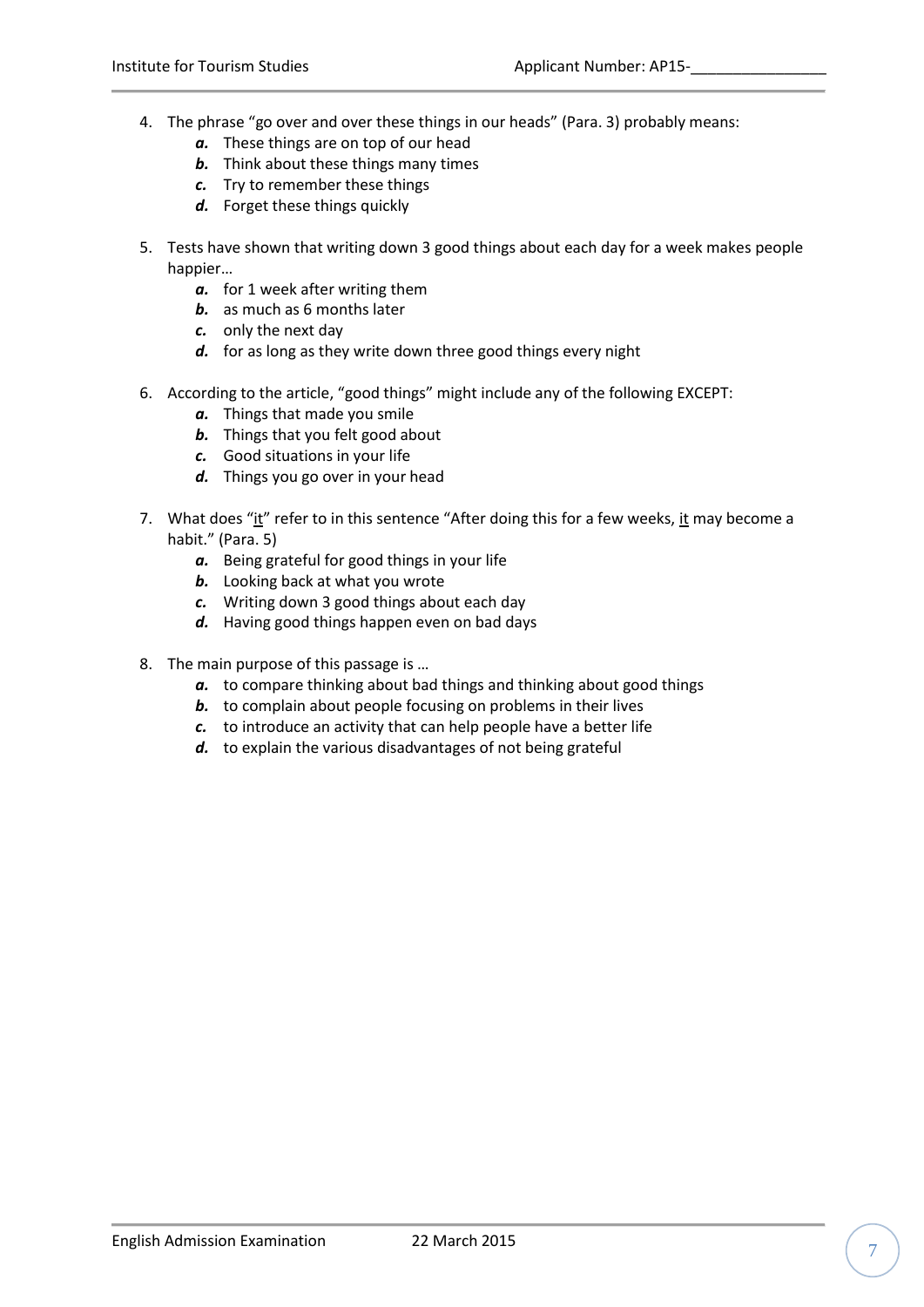### *Reading 2*

Frank Abagnale, a good looking American boy with more dreams than money, pretended to be first a pilot, then a doctor and then a lawyer. For five years he travelled the world for free, stayed in expensive hotels and had relationships with beautiful women. By the age of twenty-one he had tricked and cheated his way to \$2.5 million. (Para. 1)

In the 1970s, Abagnale really was an international man of mystery. He was wanted by the FBI and Interpol in twenty-six countries. His good looks and greying hair helped him, but his charm was his most important tool. He dressed well and everybody believed the stories he made up. (Para. 2)

Abagnale was an only child. When his mother broke up with his father, Abagnale was asked to choose which parent to live with. Instead he dropped out of school, ran away from home and began his life as an international trickster. He used magnetic ink to illegally change code numbers on bank cheques. He managed to steal \$40,000 of the customers' money before the bank worked out what he was doing. He also got a PanAm pilots uniform by saying that his was lost at the dry cleaner's and that he had an urgent flight. This allowed him to stay in any hotel he wanted; PanAm always paid the bill. He even pretended to be a doctor and worked as a hospital administrator for a year. With no formal training, he picked up the skills by reading medical books and watching doctors at work. He ran out of luck in France, where he spent time in prison, before the FBI brought him back to the USA. (Para. 3)

Despite his crimes, Abagnale never had any enemies. Joseph Shea, the FBI member who arrested him and later became his friend, said, "I think Frank is close to genius. What he did as a teenager is incredible. His crimes weren't physical. There were no guns, no knives, he just used his brain. He's charming and I admire him. I think he is a good man, and like everybody else, he wants to better himself, but in this country, money is the way to do it." (Para. 4)

These days Abagnale doesn't need to trick anybody: he is a successful consultant. He advises companies on security, and he also lectures - for free - at the FBI Academy. Ironically, he has ended up working for the people who were trying to catch him for so long! He wrote his autobiography in the 1970s and sold the film rights to his life story for \$250,000. Abagnale says, "When I was 28, I thought it would be great to have a movie about my life, but we all grow up." That's true, but not many people grow up like Frank Abagnale. (Para. 5)

Adapted from: Clare, C. & Wilson, J. (2009). *The True Story of a Real Fake*. Retrieved from [http://www.m](http://www.m-prestige.net/eprestige/ge/read/te3/4/reading1.htm)[prestige.net/eprestige/ge/read/te3/4/reading1.htm](http://www.m-prestige.net/eprestige/ge/read/te3/4/reading1.htm)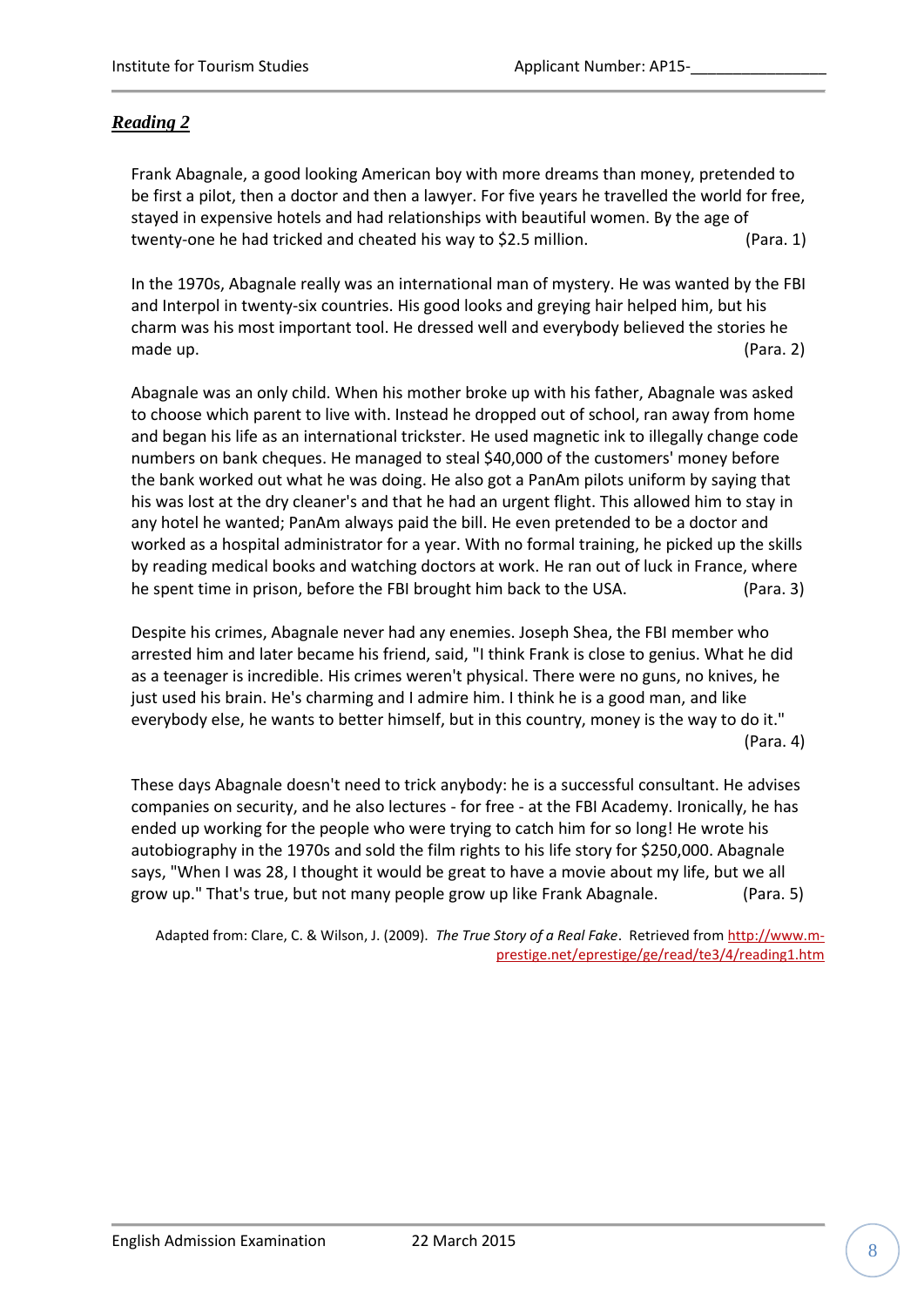2.1. Choose the best answer for each of the following questions. Put your answers in the **Answer Booklet** provided. (3 marks, @1 mark each)

- 1. According to the passage, how did Frank get his first \$40,000?
	- *a.* He inherited the money from his parents after their divorce.
	- *b.* He printed fake money and used magic tricks to change it into real money.
	- *c.* He cheated bank customers.
- 2. In Para. 3, how did Frank get a pilot's uniform?
	- *a.* His friend from Pan Am airline gave it to him.
	- *b.* He bought it from a dry cleaner.
	- *c.* He pretended that he was a pilot and got it for free.
- 3. In Para. 5, what does Frank do now?
	- *a.* He works as a security guard.
	- *b.* He volunteers to train the FBI.
	- *c.* He is a film director.

2.2. Match the following headings to the appropriate paragraphs in the text. The first one has been done for you. Put your answers in the **Answer Booklet** provided. (4 marks, @ 1 mark each)

|    | <b>Headings</b>                    |  |  |  |  |
|----|------------------------------------|--|--|--|--|
| α. | From school dropout to millionaire |  |  |  |  |
|    | <b>b.</b> Frank today              |  |  |  |  |
|    | Wanted all over the world          |  |  |  |  |
|    | The FBI's opinion of Frank         |  |  |  |  |
| e. | Who is Abagnale?                   |  |  |  |  |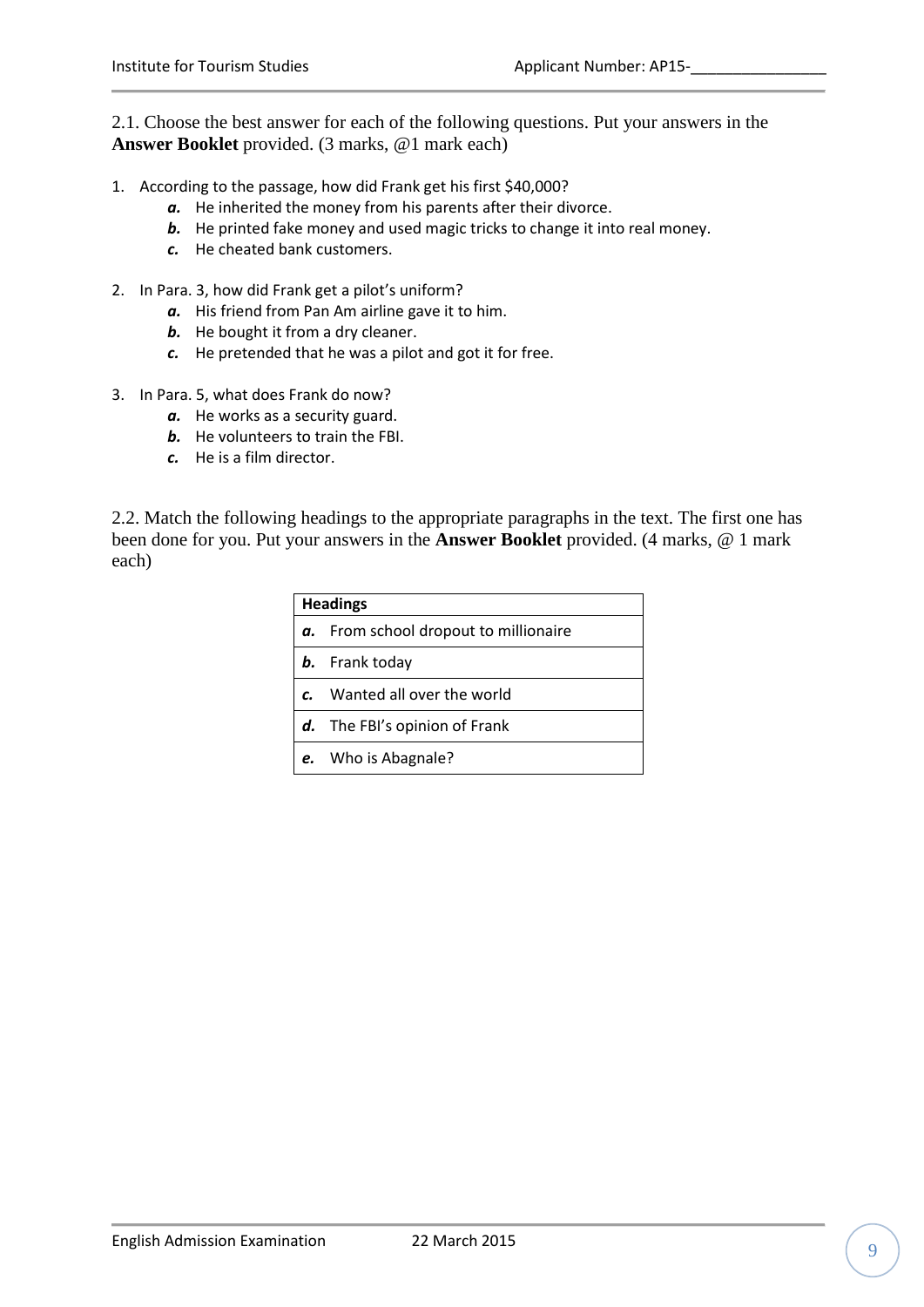### *Part E: Reading Comprehension (20 marks)*

### **Reading to be Ready for University**

Strong reading habits are a necessary foundation for college-level writing, research, class participation, and many other college experiences. Yet in one study of college student experiences in the United States, Byrd and MacDonald (2005) found that "college reading was an area in which participants felt particularly underprepared especially in regard to vocabulary level and the amount of reading required" (p. 32). Developing a strong reading habit and practising reading skills across the different subject areas are important components of any upper secondary curriculum, but they are especially **crucial** for low-income students whose college completion rates are much lower than those of their middle-income peers (Advisory Committee on Student Financial Assistance, 2010; Carey, 2008).

#### (**Para. 1**)

The Elon Academy offers a successful programme that helps students prepare for college in every way. Students with significant financial need or no family history of college are selected from the local public schools during their  $9<sup>th</sup>$  year of study (Form 3). They become members of a programme that combines four-week residential experiences on Elon's campus each summer with ongoing support during the school year until their graduation. (**Para. 2**)

The programme serves a diverse population of students; most are from low income families. Although many students in the programme claimed to be good readers, they had little interest in reading beyond the minimum their secondary school required. Fewer than a quarter of them read regularly outside school, and several struggled with advanced reading assignments. Some had challenging home and job responsibilities – caring for siblings (brothers and/or sisters) or working at part-time jobs to help the family earn enough money, which limited the amount of time they had available to read. To create a culture that could strengthen students' reading without taking up too much of their time, a monthly book club experience called the 'Book Jam' was established which meets on Saturdays.

#### (**Para. 3**)

The 'Book Jam' organisers began the first session by introducing its purpose -- to read like real readers, to enjoy books together, and to practise reading as a good habit. Volunteers, who are college students, gave enthusiastic book talks on their favourite books. Several of the secondary school students volunteered their own favourite books as well. (**Para. 4**)

From that Saturday on, students and college volunteers participated in the 'Book Jam' most months talking about a shared novel, poetry collection, nonfiction text, or graphic novel. During the first semester (term), students selected a group to read with (often based on close friendships), and each group then chose a book to read together. By mid-semester, students began to realise that their reading interests may differ from those of their closest friends, so groups then started forming each month on the basis of shared interest in a particular title. The quality of reading and conversations almost immediately improved, and book chats began opening new lines of friendship. Reading alongside real college students and sharing their reactions to texts, students became part of a culture in which reading became a lifestyle, not merely an assignment. (**Para. 5**)

Adapted from: Pyne, K.B. (2012). Reading and college readiness. *Educational Leadership, 69*(9), 1-4.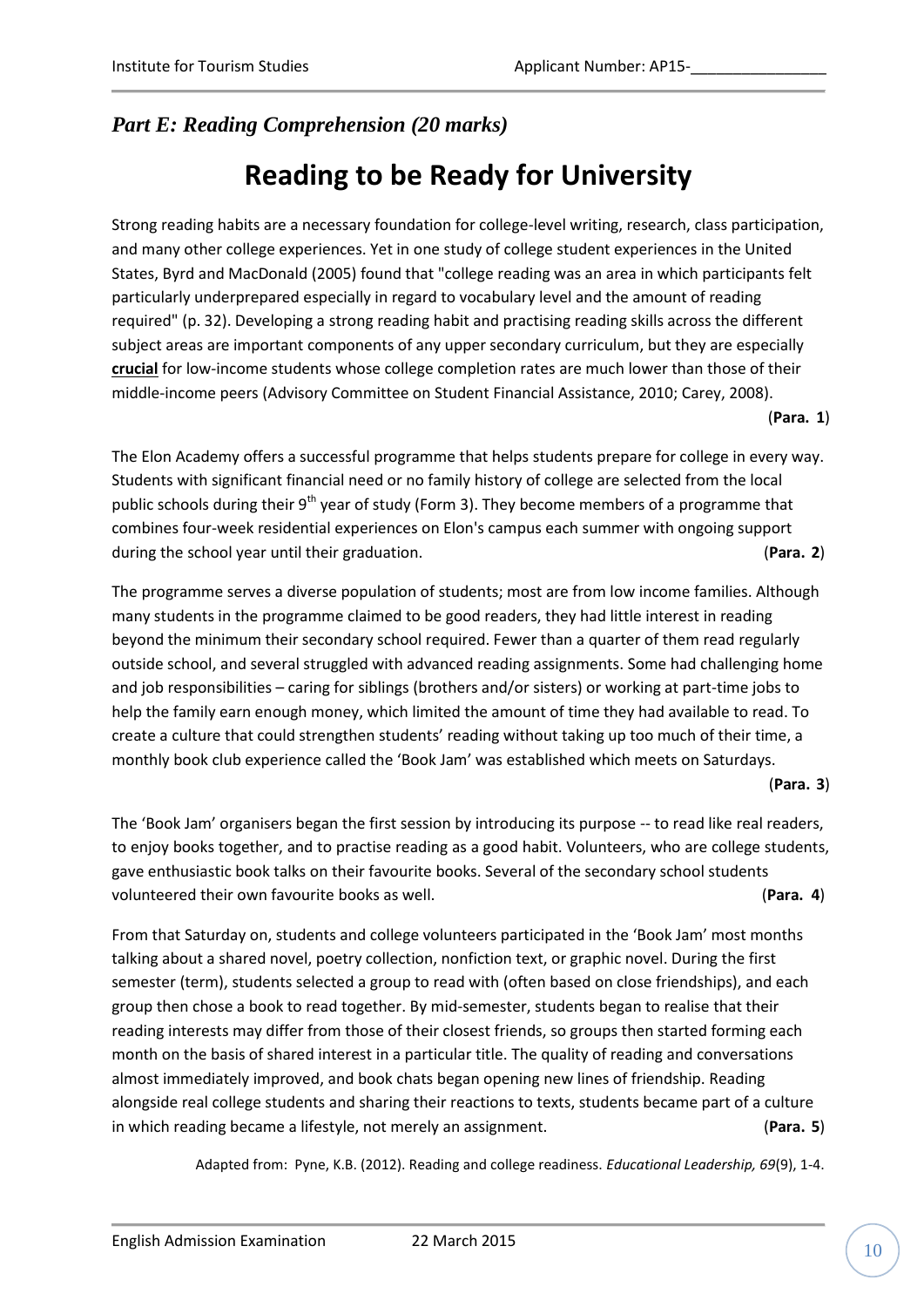#### **Questions**

- 1. In your own words, write a sentence that explains the meaning of **crucial** based on the text in Para. 1. (Please DO NOT copy from the passage.) (2 marks)
- 2. In your own words, write a sentence describing the type of students the Elon Academy programme wants to help. (Please DO NOT copy from the passage.) (2 marks)
- 3. In your own words, write a sentence describing two ways that participating in the 'Book Jam' helps students in the Elon Academy programme. (Please DO NOT copy from the passage.) (2 marks)
- 4. In your own words, write a sentence to explain why you think the 'Book Jam' organisers encourage the voluntary participation of college students. (Please DO NOT copy from the passage.) (2 marks)
- 5. In one or two sentences, using your own words, describe what happens during an ordinary 'Book Jam' session. (Please DO NOT copy from the passage.) (2 marks)
- 6. In your opinion, give two reasons why it is good to develop reading as a habit. (2 marks)
- 7. In your opinion, do you think Macau secondary schools should introduce a programme such as the 'Book Jam'? Explain why or why not? (2 marks)
- 8. Decide whether the following statement is **True** or **False** according to the passage, and write a sentence in your own words to explain your answer. (Please DO NOT copy from the passage.) (3 marks)

#### *75% of students in the Elon Academy programme frequently read outside of school.* **True or False**

9. Decide whether the following statement is **True** or **False** according to the passage, and write a sentence in your own words to explain your answer. (Please DO NOT copy from the passage.) (3 marks)

*The 'Book Jam' meets every Saturday.*  **True or False**

### *Part F: Writing (20 marks)*

Using the below question as your topic, develop a short essay response. Use detail from your own life experience to support your idea. You should aim to write at least 120 words.

Write your answer in the **Answer Booklet** provided.

### **The passage talks about reading as a lifelong habit. Write about a habit you have and explain 3 effects it has had on your life.**

(Note: pay attention to grammar, sentence structure and vocabulary)

**--------------------------- The End ----------------------------**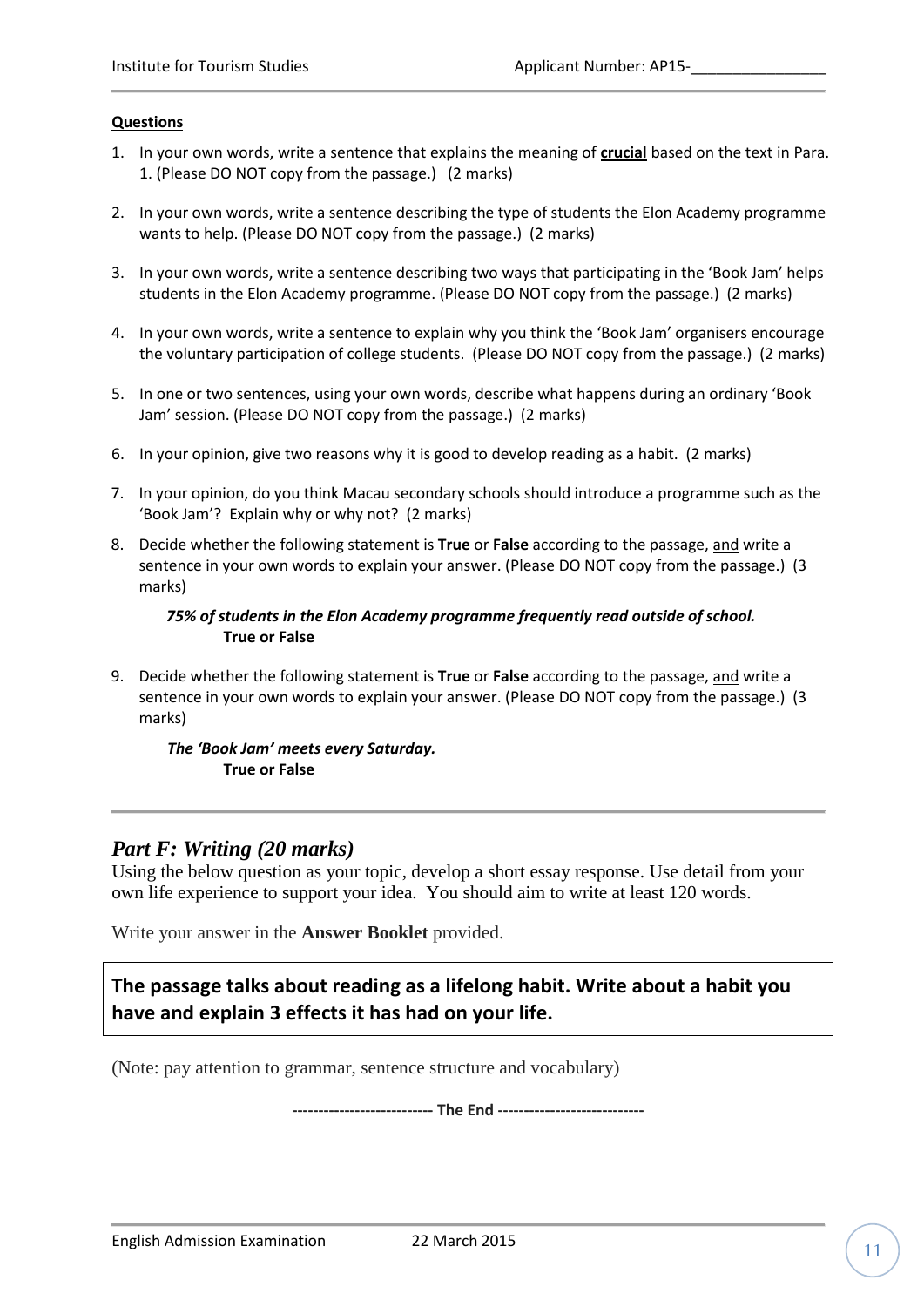

旅 院 **INSTITUTO DE FORMAÇÃO TURÍSTICA** 

**Institute for Tourism Studies** 

### INSTITUTE FOR TOURISM STUDIES

### ADMISSION EXAMINATION 2015/16

Sunday, 22 March 2015

## **ENGLISH**

### **ANSWER BOOKLET**

Instructions:

- Follow instructions to every question carefully.
- Put all answers in this **Answer Booklet**.
- Write answers in Parts **A**, **B**, **C** & **D** with a **pencil**.
- Write answers in Parts **E** & **F** with a **black** or **dark blue pen**.
- DO NOT use a dictionary.



| Part A | Part B | Part C | Part D | Part E | Part F | <b>Total</b> |
|--------|--------|--------|--------|--------|--------|--------------|
| 25     |        |        |        | 20     | 20     | <b>100</b>   |
|        |        |        |        |        |        |              |
|        |        |        |        |        |        |              |

This **Answer Booklet** contains 5 pages including this one.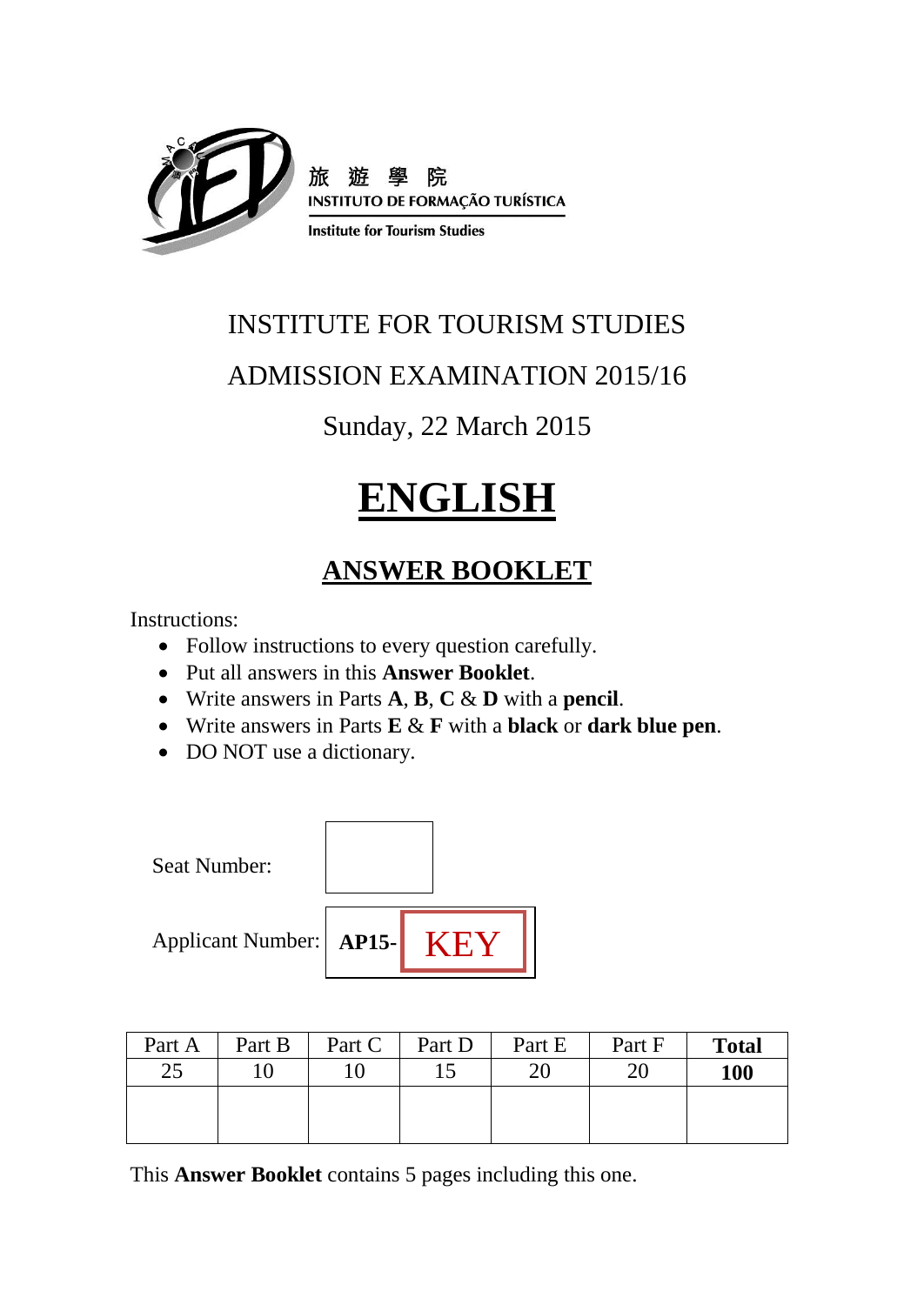For Parts  $A - D$ , blacken the circle representing the answers (e.g. if the answer is "a", then blacken  $\overline{a}$  like this:  $\bullet$   $\overline{b}$   $\overline{c}$   $\overline{d}$ ), or write the answers in the boxes provided.

| Part A         |                                                    |                                      |                           |                                        |                |                                      | Part B                               |                |            |                |                             | Part D                               |                                     |            |
|----------------|----------------------------------------------------|--------------------------------------|---------------------------|----------------------------------------|----------------|--------------------------------------|--------------------------------------|----------------|------------|----------------|-----------------------------|--------------------------------------|-------------------------------------|------------|
| $\mathbf{1}$   | $\left( a\right)$                                  | $\bigcirc$                           | $\odot$                   | $\bigcirc$                             | $\mathbf{1}$   | $\bigcirc$                           | $\circledb$                          | $_{\odot}$     | $\bigcirc$ |                |                             | Reading 1                            |                                     |            |
| $\overline{2}$ | $\circled{a}$                                      | $\bigcirc$                           | $\odot$                   | $\bigcirc$                             | $\overline{2}$ | $\bigcirc$                           | $\circledb$                          | $\odot$        | $\bigcirc$ | $\mathbf{1}$   | $\left( \widehat{a}\right)$ | $\bigcirc$                           | $\odot$                             | $\bigcirc$ |
| 3              | $\odot$                                            | $\circledb$                          | $\odot$                   | $\bigcirc$                             | 3              | $\odot$                              | $\circled{b}$                        | $\odot$        | $\bigcirc$ | $\overline{2}$ | $\odot$                     | $\bigcirc$                           | $_{\copyright}$                     | $\bigcirc$ |
| 4              | (a)                                                | $\bigcirc$                           | $\odot$                   | $\bigcirc$                             | 4              | $\odot$                              | $\circled{b}$                        | $\odot$        | $\bigcirc$ | 3              | $\odot$                     | $\circledb$                          | $\bigodot$                          | $\bigcirc$ |
| 5              | $\Large(a)$                                        | $\circledb$                          | $\odot$                   | $\circled{a}$                          | 5              | $\left(\overline{\mathsf{a}}\right)$ | $\circled{b}$                        | $\odot$        | $\bigcirc$ | 4              | $\odot$                     | $\left(\overline{\mathsf{b}}\right)$ | $\bigodot$                          | $\bigcirc$ |
| 6              | $\binom{a}{b}$                                     | $\bigcirc$                           | $\odot$                   | $\circled{d}$                          | 6              | $\odot$                              | $\left(\overline{\mathbf{b}}\right)$ | $\odot$        | $\bigcirc$ | 5              | $\circled{a}$               | $\left(\overline{\mathsf{b}}\right)$ | $\left( \mathsf{c}\right)$          | $\bigcirc$ |
| 7              | $\binom{a}{b}$                                     | $\bigcirc$                           | $\odot$                   | $\bigcirc$                             | 7              | $\left( \widehat{a}\right)$          | $\circled{b}$                        | $\bigodot$     | $\bigcirc$ | 6              | $\binom{a}{b}$              | $\circledb$                          | $\bigodot$                          | $\bigcirc$ |
| 8              | $\binom{a}{b}$                                     | $\circled{b}$                        | $\overline{(\mathsf{c})}$ | $\bigcirc$                             | 8              | $\odot$                              | $\circled{b}$                        | $\overline{c}$ | $\bigcirc$ | 7              | $\binom{a}{b}$              | $\circled{b}$                        | $\bigodot$                          | $\bigcirc$ |
| 9              | $\left( \mathsf{a}\right)$                         | $\left(\overline{\mathsf{b}}\right)$ | $\odot$                   | $\bigcirc$                             | 9              | $\bigodot$                           | $\left(\overline{\mathsf{b}}\right)$ | $\odot$        | $\bigcirc$ | 8              | $\Large(a)$                 | $\bigcircledb$                       | $\left(\widehat{\mathbf{c}}\right)$ | $\bigcirc$ |
| 10             | $\odot$                                            | $\bigcirc$                           | $\odot$                   | $\bigcirc$                             | 10             | $\bigodot$                           | $\circledb$                          | $_{\odot}$     | $\bigcirc$ |                |                             |                                      |                                     |            |
| 11             | $\odot$                                            | $\left(\mathbf{b}\right)$            | $\odot$                   | $\bigcirc$                             |                |                                      |                                      |                |            |                |                             | <b>Reading 2</b>                     |                                     |            |
| 12             | $\circled{a}$                                      | $\circled{b}$                        | $\bigodot$                | $\bigcirc$                             |                |                                      | Part C                               |                |            | 2.1            |                             |                                      |                                     |            |
| 13             | $\odot$                                            | $\circledb$                          | $\odot$                   | $\left(\overline{\mathfrak{a}}\right)$ | $\mathbf{1}$   | $\bigcirc$                           | $\circledb$                          | $\odot$        | $\bigcirc$ | $\mathbf{1}$   | $\circled{a}$               | $\circled{b}$                        | $\bigodot$                          |            |
| 14             | $\bigcirc$                                         | $\circled{b}$                        | $\bigodot$                | $\bigcirc$                             | $\overline{2}$ | $\odot$                              | $\left(\mathbf{b}\right)$            | $\odot$        | $\bigcirc$ | $\overline{2}$ | $\odot$                     | $\bigcirc$                           | $\odot$                             |            |
| 15             | $\left( \begin{matrix} 5 \ 3 \end{matrix} \right)$ | $\circledb$                          | $\odot$                   | $\bigcirc$                             | 3              | $\bigcirc$                           | $\circled{b}$                        | $\odot$        | $\bigcirc$ | 3              | $\circled{a}$               | $\left(\mathsf{b}\right)$            | $_{\copyright}$                     |            |
| 16             | $\odot$                                            | $\circledb$                          | $\bigodot$                | $\bigcirc$                             | 4              | $\odot$                              | $\circledb$                          | $\bigodot$     | $\bigcirc$ |                |                             |                                      |                                     |            |
| 17             | $\binom{a}{b}$                                     | $\bigcirc$                           | $\odot$                   | $\overline{(\mathfrak{d})}$            | 5              | $\odot$                              | $\circledb$                          | $\overline{C}$ | $\bigcirc$ |                |                             |                                      |                                     |            |
| 18             | $\binom{a}{b}$                                     | $\circled{b}$                        | $\odot$                   | $\circledcirc$                         | 6              | $\odot$                              | $\left(\overline{\mathsf{b}}\right)$ | $\odot$        | $\bigcirc$ |                |                             | 2.2                                  |                                     |            |
| 19             | $\boxed{\mathsf{a}}$                               | $\bigcirc$                           | $\odot$                   | $\bigcirc$                             | 7              | $\left( \widehat{a}\right)$          | $\circled{b}$                        | $\bigodot$     | $\bigcirc$ |                | Paragraph                   |                                      | Heading                             |            |
| 20             | $\bigcirc$                                         | $^{\copyright}$                      | $\odot$                   | $\bigcirc$                             | 8              | $\odot$                              | $\circled{b}$                        | $\odot$        | $\bigcirc$ |                | $\mathbf{1}$                |                                      | e                                   |            |
| 21             | $\odot$                                            | $\circled{b}$                        | $\bigodot$                | $\bigcirc$                             | 9              | $\odot$                              | $\circled{b}$                        | $\odot$        | $\bigcirc$ |                | $\overline{2}$              |                                      |                                     |            |
| 22             | $\circled{a}$                                      | $\circled{b}$                        | $\odot$                   | $\bigcirc$                             | 10             | $\bigodot$                           | $\circled{b}$                        | $\odot$        | $\bigcirc$ |                | $\mathbf{3}$                |                                      | a                                   |            |
| 23             | $\odot$                                            | $\circled{b}$                        | $\bigodot$                | $\circled{d}$                          |                |                                      |                                      |                |            |                |                             |                                      |                                     |            |
| 24             | $\odot$                                            | $\circled{b}$                        | $\odot$                   | $\bigcirc$                             |                |                                      |                                      |                |            |                | $\overline{4}$              |                                      | d                                   |            |
| 25             | $\odot$                                            | $\circled{b}$                        | $\bigodot$                | $\circled{d}$                          |                |                                      |                                      |                |            |                | 5                           |                                      | $\overline{\mathbf{b}}$             |            |
|                |                                                    |                                      |                           |                                        |                |                                      |                                      |                |            |                |                             |                                      |                                     |            |
|                |                                                    |                                      |                           |                                        |                |                                      |                                      |                |            |                |                             |                                      |                                     |            |
|                |                                                    |                                      |                           |                                        |                |                                      |                                      |                |            |                |                             |                                      |                                     |            |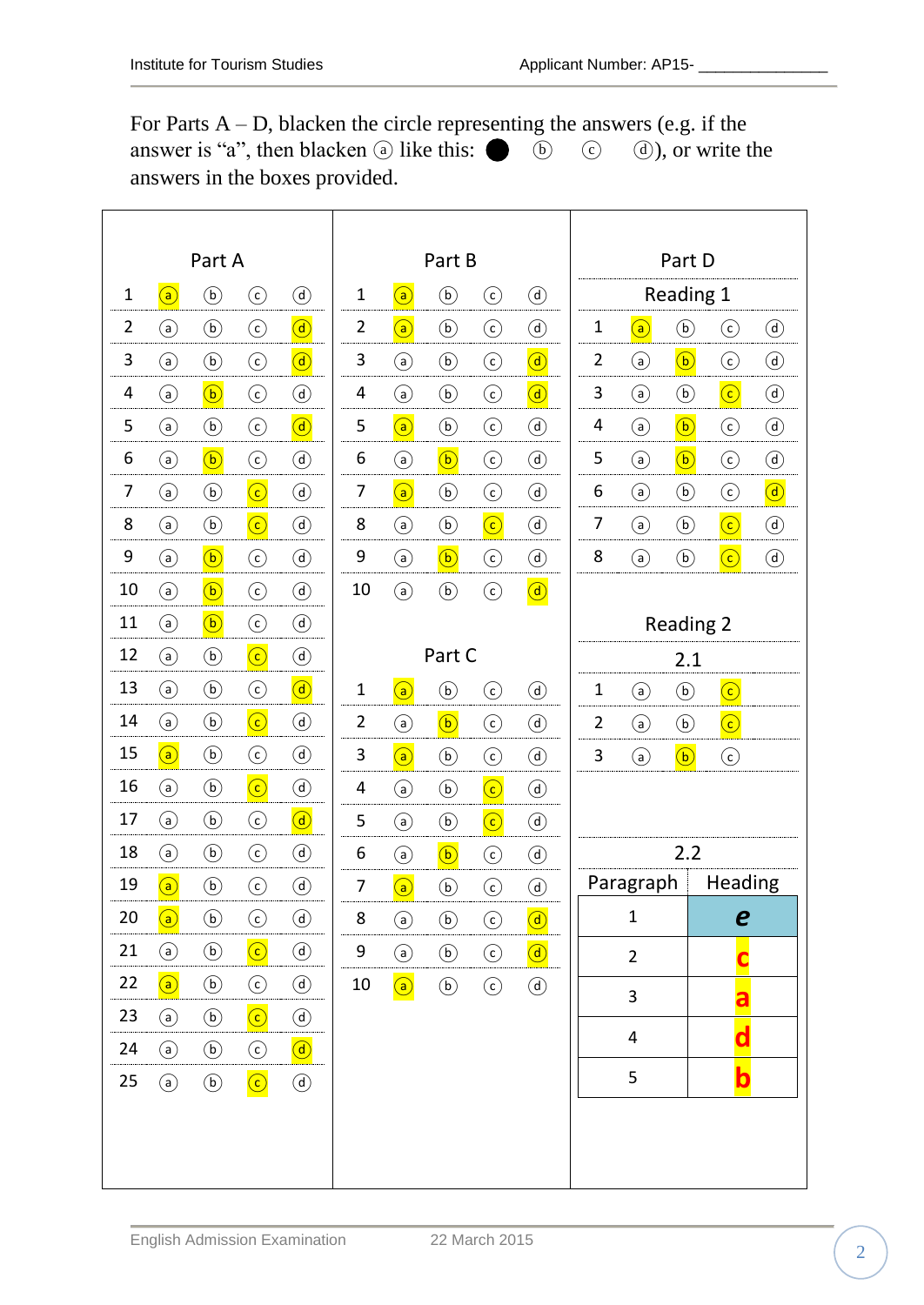*Part E: Reading Comprehension (20 marks) Write your answers in complete sentences. (Suggestions only. Students are expected to write answers in their own words)*

- 1. In your own words, write a sentence that explains the meaning of **crucial** based on the text in Para. 1. (Please DO NOT copy from the passage.) (2 marks) *Based on the text in Para. 1, "Crucial" probably means important.*
- 2. In your own words, write a sentence describing the type of students the Elon Academy programme wants to help. (Please DO NOT copy from the passage.) (2 marks) *The Elon Academy wants to help Form 3 students from poor families and those whose families have no members attending college before.*
- 3. In your own words, write a sentence describing two ways that participating in the 'Book Jam' helps students in the Elon Academy programme. (Please DO NOT copy from the passage.) (2 marks)

*1. Students start to read as a habit, not only for school assignments.*

- *2. Students find new friends who have similar interests.*
- 4. In your own words, write a sentence to explain why you think the 'Book Jam' organisers encourage the voluntary participation of college students. (Please DO NOT copy from the passage.) (2 marks)

**With the participation of college students, the secondary school participants can learn more about the books they read, and can probably be inspired by the college students and consequently, discover their real interests.**

5. In one or two sentences, using your own words, describe what happens during an ordinary 'Book Jam' session. (Please DO NOT copy from the passage.) (2 marks) *Participants choose a group to read together. They read and talk about the books they have read and share their opinions.*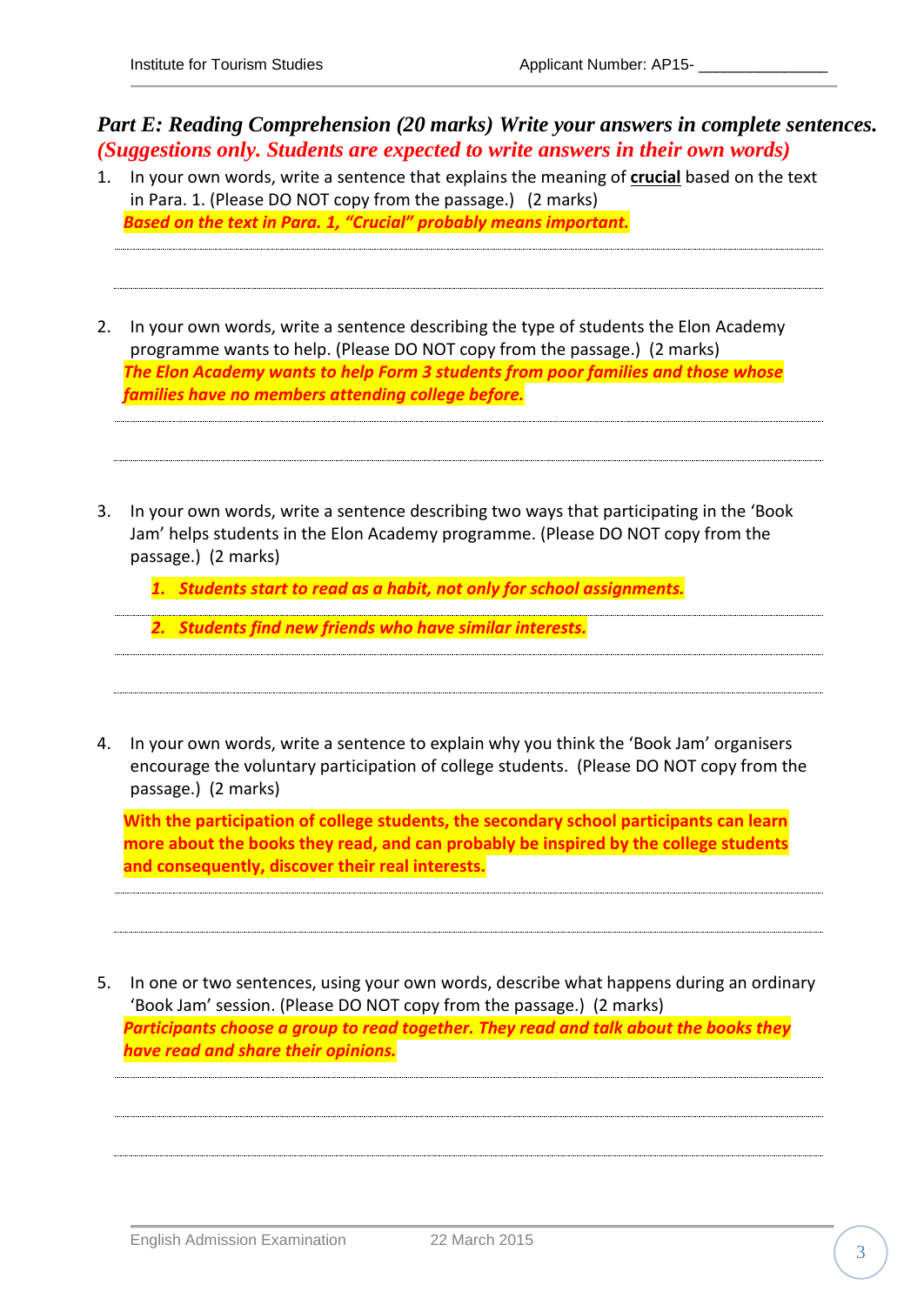|                           | 6. In your opinion, give two reasons why it is good to develop reading as a habit. (2 marks) |  |
|---------------------------|----------------------------------------------------------------------------------------------|--|
| (Candidate's own opinion) |                                                                                              |  |

| 7. | In your opinion, do you think Macau secondary schools should introduce a programme<br>such as the 'Book Jam'? Explain why or why not? (2 marks)<br>(Candidate's own opinion)                                               |
|----|----------------------------------------------------------------------------------------------------------------------------------------------------------------------------------------------------------------------------|
| 8. | Decide whether the following statement is True or False according to the passage. Circle<br>your answer and write a sentence in your own words to explain your answer. (Please DO<br>NOT copy from the passage.) (3 marks) |

*75% of students in the Elon Academy programme frequently read outside of school.*

*The text says less than a quarter (25%) of the participants read regularly outside school.*

9. Decide whether the following statement is **True** or **False** according to the passage. Circle your answer and write a sentence in your own words to explain your answer. (Please DO NOT copy from the passage.) (3 marks)

*The 'Book Jam' meets every Saturday.* **True / False** *According to Para. 3, Book Jam is a monthly book club.*

**True / False**

### **Opened questions – marking rubric**

**2 marks** 

 **answer with relevant content and clear support from the text, written grammatically in candidate's own words.**

**1.5 marks** 

- **answer with relevant content and clear support from the text, & minor grammar errors.**
- **correct sentence/phrase copied from text with own explanation.**

**1 mark**

- **general answer, lack support; grammatical**
- **answer with good support; some grammatical errors causing difficulty in understanding**
- **correct sentence/phrase copied from text**

**0.5 mark**

|  | an attempt with effort, key words present, but largely incomprehensible. |  |  |  |  |
|--|--------------------------------------------------------------------------|--|--|--|--|
|--|--------------------------------------------------------------------------|--|--|--|--|

**0 mark**

- **wrong answer**
- **no attempt**